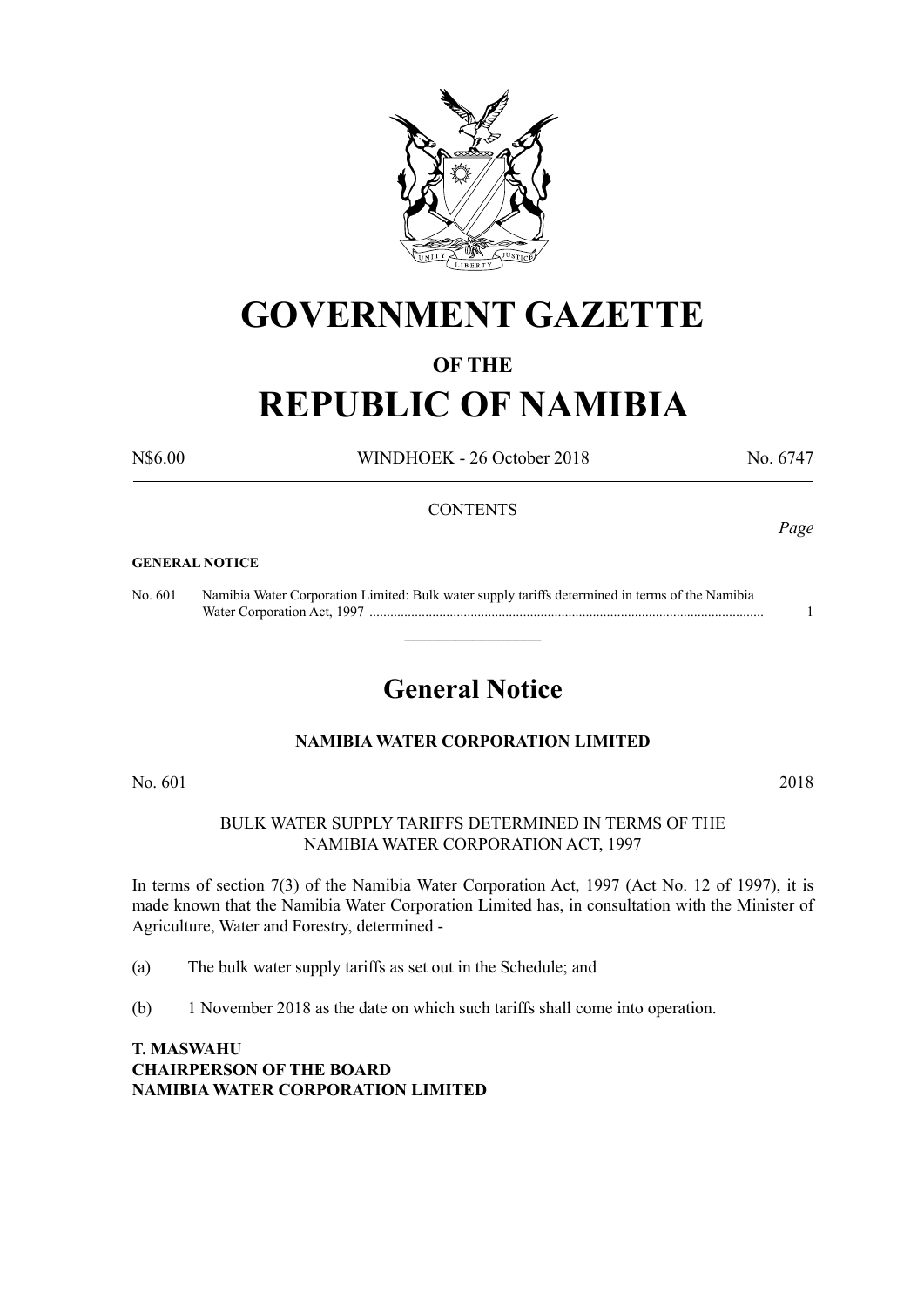| <b>Scheme Code</b> | <b>Scheme Description</b>          | <b>Tariff</b><br>2017 | $% In-$<br>crease | <b>Tariff</b><br>2018 |
|--------------------|------------------------------------|-----------------------|-------------------|-----------------------|
| <b>TSU</b>         | Tsumkwe                            | 11.65                 | 9%                | 12.75                 |
| <b>REK</b>         | Rooidaghek                         | 11.20                 | 9%                | 12.25                 |
| <b>OMA</b>         | Omataku                            | 11.20                 | 9%                | 12.25                 |
| <b>MKT</b>         | M'Kata                             | 11.20                 | 9%                | 12.25                 |
| <b>MGD</b>         | Mangetti Duin                      | 11.20                 | 9%                | 12.25                 |
| <b>MAR</b>         | Maroelaboom                        | 11.20                 | 9%                | 12.25                 |
| <b>HEK</b>         | Rundu Gate                         | 11.20                 | 9%                | 12.25                 |
| AAS                | Aasvoelnes                         | 11.20                 | 9%                | 12.25                 |
| <b>BOI</b>         | <b>Booster Station-Isize</b>       | 11.75                 | 9%                | 12.85                 |
| <b>DAR</b>         | Andara                             | 10.70                 | 9%                | 11.70                 |
| <b>DIV</b>         | Divundu                            | 11.05                 | 11%               | 12.25                 |
| GAN                | Bagani                             | 10.70                 | 9%                | 11.70                 |
| <b>IMP</b>         | Kandjimi Murangi                   | 8.35                  | 9%                | 9.15                  |
| <b>KAB</b>         | Katima-Bukalo                      | 11.75                 | 9%                | 12.85                 |
| <b>KAH</b>         | Kahenge                            | 11.75                 | 9%                | 12.85                 |
| <b>KAH</b>         | Kahenge (Nkurenkuru Town off-take) | 12.30                 | 11%               | 13.65                 |
| <b>KAP</b>         | Kapako Raw Water                   | 7.65                  | 9%                | 8.37                  |
| <b>KAT</b>         | Katima Mulilo                      | 10.00                 | 11%               | 11.10                 |
| <b>KMS</b>         | Katima -Sibinda                    | 11.75                 | 9%                | 12.85                 |
| <b>KAY</b>         | Kayengona                          | 8.55                  | 9%                | 9.35                  |
| <b>KOM</b>         | Kongola-Makanga                    | 11.75                 | 9%                | 12.85                 |
| KSI                | Kongola-Sibinda                    | 11.75                 | 9%                | 12.85                 |
| LEI                | Mpunguvlei                         | 11.75                 | 9%                | 12.85                 |
| LIN                | Linus Shashipapo                   | 10.05                 | 9%                | 11.00                 |
| <b>MAM</b>         | Mamono                             | 8.75                  | 9%                | 9.60                  |
| <b>MUP</b>         | Mupini                             | 9.95                  | 9%                | 10.90                 |
| <b>NJA</b>         | Buinja                             | 11.75                 | 9%                | 12.85                 |
| NYA                | Nyangana                           | 10.05                 | 9%                | 11.00                 |
| OME                | Omega                              | 10.90                 | 9%                | 11.95                 |
| <b>ORO</b>         | Tondoro                            | 11.75                 | 9%                | 12.85                 |
| <b>RUN</b>         | Rundu Purification                 | 9.50                  | $11\%$            | 10.55                 |
| <b>SAM</b>         | Sambiu                             | 8.95                  | 9%                | 9.80                  |
| <b>SHA</b>         | Mashari Hospital                   | 9.45                  | $11\%$            | 10.50                 |
| <b>UKA</b>         | Bukalo                             | 9.95                  | 9%                | 10.90                 |
| <b>UPA</b>         | Rupara                             | 11.05                 | 9%                | 12.10                 |
| <b>URU</b>         | Nkurenkuru                         | 11.05                 | 11%               | 12.25                 |
| $\rm NDI$          | Ndiyona                            | 10.05                 | $9\%$             | 11.00                 |
| <b>KCL</b>         | Katim-Chichimani-Linyanti          | 11.75                 | 9%                | 12.85                 |
| <b>UTA</b>         | Mafuta                             | 9.95                  | 9%                | 10.90                 |
| <b>KAVANGO</b>     |                                    | 9.78                  |                   | 10.84                 |
| <b>ELM</b>         | Elim                               | 13.00                 | 9%                | 14.25                 |
| <b>ELM</b>         | Elim (Oshikuku Town Council)       | 13.35                 | $11\%$            | 14.80                 |
| <b>KKN</b>         | Oshikuku North                     | 13.20                 | 9%                | 14.45                 |
| <b>KMM</b>         | Oshikuku-Omungwelume               | 13.05                 | 9%                | 14.30                 |
| <b>ELO</b>         | Oshivelo                           | 9.70                  | 9%                | 10.60                 |
|                    |                                    |                       |                   |                       |

# **TARIFFS SCHEDULE FOR THE FINANCIAL YEAR 2018/2019**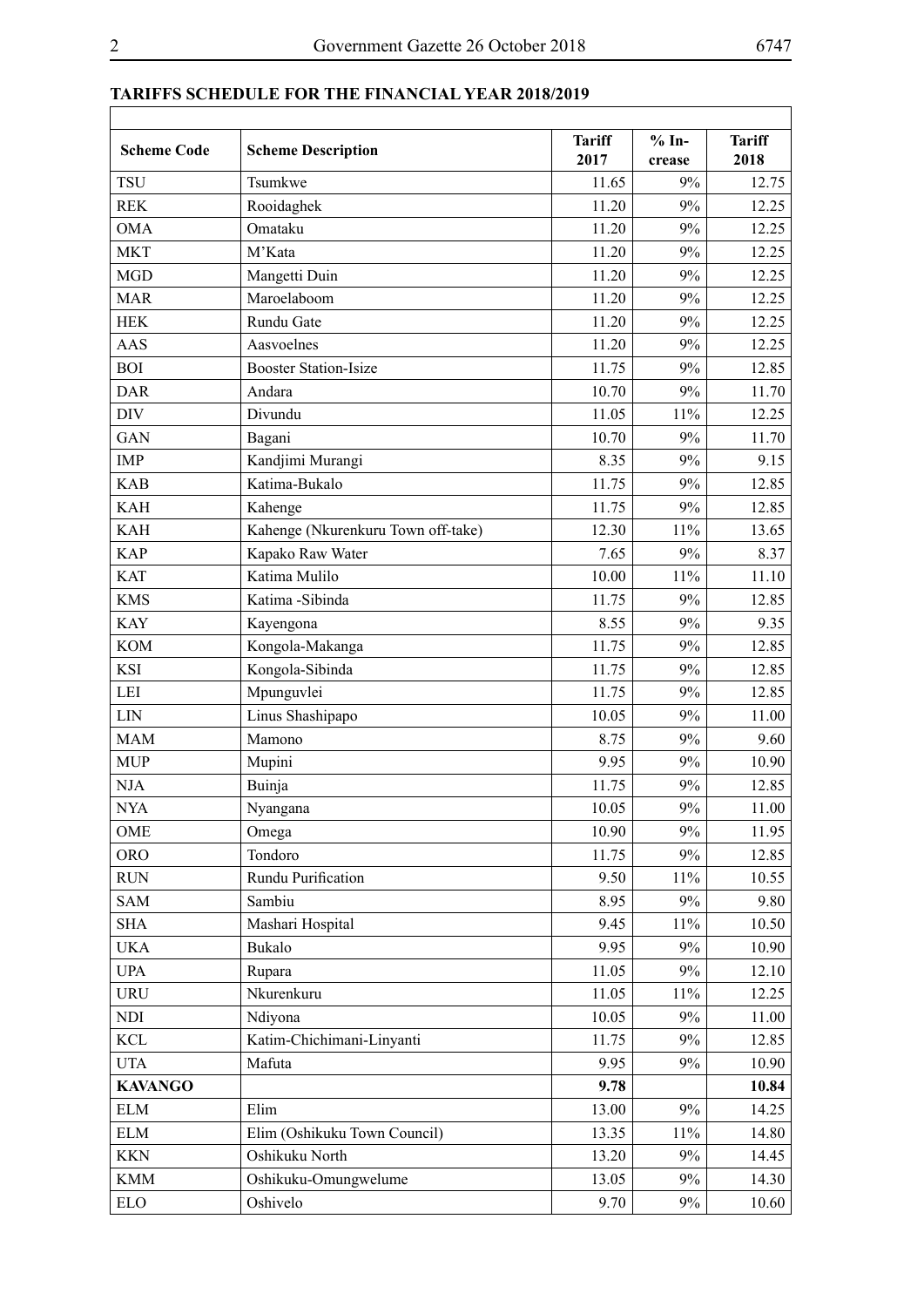| <b>END</b>  | Endola North East                                    | 13.00 | 9%  | 14.25 |
|-------------|------------------------------------------------------|-------|-----|-------|
| <b>END</b>  | Endola North East (Helao Nafidi off-take)            | 13.35 | 11% | 14.80 |
| GOO         | Omakango-Omafo                                       | 13.00 | 9%  | 14.25 |
| GOO         | Omakango-Omafo (Helao Nafidi off-take)               | 13.35 | 11% | 14.80 |
| <b>GWA</b>  | <b>Ondangwa Operations</b>                           | 15.70 | 11% | 17.45 |
| $_{\rm HO}$ | Iindangungu-Oshigambo                                | 13.00 | 9%  | 14.25 |
| IOM         | Iindangungu-Omakango                                 | 13.00 | 9%  | 14.25 |
| <b>JOK</b>  | Onandjokwe                                           | 13.00 | 9%  | 14.25 |
| <b>MBO</b>  | Oshigambo                                            | 13.00 | 9%  | 14.25 |
| ODE         | Ondombe                                              | 13.00 | 9%  | 14.25 |
| <b>ODK</b>  | Ombalantu-Ondukuta                                   | 13.00 | 9%  | 14.25 |
| <b>OEE</b>  | Omafo-Eenhana                                        | 14.15 | 9%  | 15.50 |
| <b>OEE</b>  | Omafo-Eenhana (Helao Nafidi off-take)                | 14.45 | 11% | 16.05 |
| <b>OEE</b>  | Omafo-Eenhana (Eenhana Town off-take)                | 14.45 | 11% | 16.05 |
| <b>OEN</b>  | Omakango-Endola                                      | 13.00 | 9%  | 14.25 |
| OGC         | Ogongo - Oshakati Canal                              | 4.95  | 9%  | 5.40  |
| <b>OGK</b>  | Ogongo-Okalongo                                      | 13.00 | 9%  | 14.25 |
| <b>OGO</b>  | Ogongo Purification                                  | 14.45 | 11% | 16.05 |
| <b>OGS</b>  | Ogongo-Oshakati Pipeline                             | 13.20 | 9%  | 14.45 |
| <b>OGS</b>  | Ogongo-Oshakati Pipeline (Oshikuku Town<br>off-take) | 13.80 | 11% | 15.30 |
| <b>OGS</b>  | Ogongo-Oshakati Pipeline (Oshakati Town<br>off-take) | 13.80 | 11% | 15.30 |
| <b>OHA</b>  | Ohangwena                                            | 13.80 | 9%  | 15.10 |
| <b>OHA</b>  | Ohangwena (Helao Nafidi Town off-take)               | 14.45 | 11% | 16.05 |
| OHP         | Olushandja Okahao                                    | 13.00 | 9%  | 14.25 |
| OHP         | Olushandja Okahao (Okahao Town off-take)             | 13.60 | 11% | 15.10 |
| <b>OKA</b>  | Okahao                                               | 14.40 | 11% | 15.85 |
| <b>OLA</b>  | Onayena-Iikokola                                     | 13.00 | 9%  | 14.25 |
| <b>OLR</b>  | Olushandja-Ruacana                                   | 13.10 | 9%  | 14.35 |
| OLU         | Olushandja-Purification                              | 13.00 | 9%  | 14.25 |
| <b>OLV</b>  | Olushandja-Onavivi                                   | 13.00 | 9%  | 14.25 |
| <b>OLW</b>  | Olushandja-Omakuwa                                   | 13.00 | 9%  | 14.25 |
| <b>OMM</b>  | Omafo-Omungwelume                                    | 13.00 | 9%  | 14.25 |
| <b>OMM</b>  | Omafo-Omungwelume (Helao Nafidi Town<br>off-take)    | 13.60 | 11% | 15.10 |
| <b>OMO</b>  | Ombalantu-Purification                               | 14.40 | 11% | 16.00 |
| OMU         | Omakango-Onambutu                                    | 13.00 | 9%  | 14.25 |
| <b>ONA</b>  | Onayena                                              | 13.00 | 9%  | 14.25 |
| <b>ONG</b>  | Ongha                                                | 13.00 | 9%  | 14.25 |
| ONI         | Ondangwa-Iindangungu                                 | 13.00 | 9%  | 14.25 |
| <b>ONI</b>  | Ondangwa-Iindangungu (Ondangwa Town<br>off-take)     | 13.60 | 11% | 15.10 |
| <b>ONO</b>  | Ondangwa-Oshali                                      | 13.25 | 9%  | 14.50 |
| <b>ONO</b>  | Ondangwa-Oshali (Ondangwa Town off-take)             | 13.85 | 11% | 15.35 |
| <b>OTS</b>  | Omuthiya-Omutsegwonime                               | 13.50 | 9%  | 14.80 |
| <b>OTS</b>  | Omuthiya-Omutsegwonime (Omuthiya Town<br>off-take)   | 13.85 | 11% | 15.35 |
| <b>OOM</b>  | Oshakati-Omapale                                     | 13.00 | 9%  | 14.25 |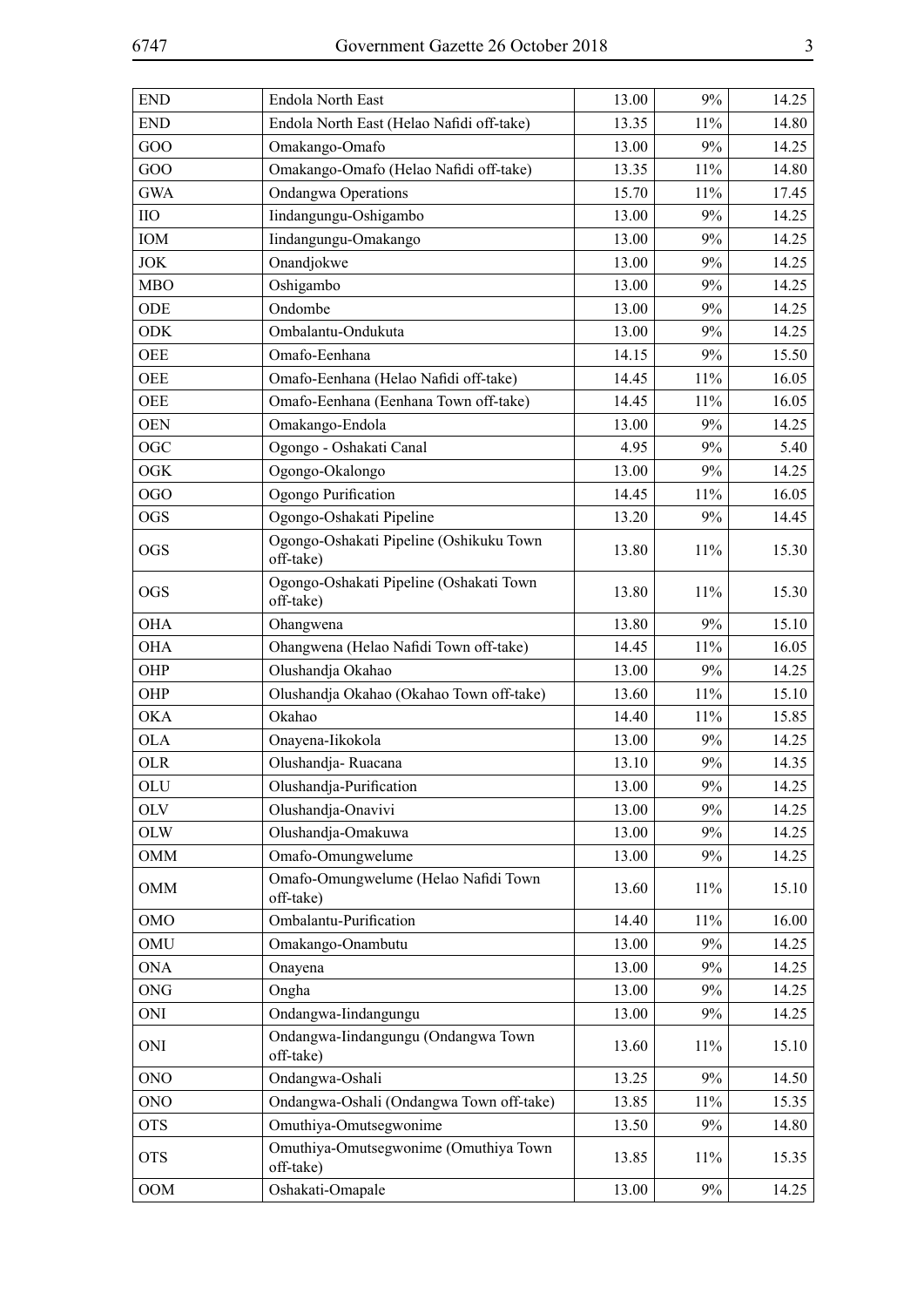| <b>OOM</b>                          | Oshakati-Omapale (Oshakati Town off-take)        | 13.60 | 11% | 15.10 |
|-------------------------------------|--------------------------------------------------|-------|-----|-------|
| <b>OON</b>                          | Oshakati-Ondangwa                                | 13.00 | 9%  | 14.25 |
| <b>OON</b>                          | Oshakati-Ondangwa (Oshakati Town off-take)       | 13.60 | 11% | 15.10 |
| <b>OON</b>                          | Oshakati-Ondangwa (Ongwediva Town off-<br>take)  | 13.60 | 11% | 15.10 |
| <b>OON</b>                          | Oshakati-Ondangwa (Ondangwa Town off-<br>take)   | 13.60 | 11% | 15.10 |
| <b>OOS</b>                          | Omafo-Oshikango                                  | 14.15 | 9%  | 15.50 |
| <b>OOS</b>                          | Omafo-Oshikango (Helao Nafidi Town off-<br>take) | 14.85 | 11% | 16.50 |
| OPU                                 | Opuwo                                            | 11.70 | 11% | 13.00 |
| <b>OSO</b>                          | Oshakati-Omakango                                | 13.00 | 9%  | 14.25 |
| <b>OSO</b>                          | Oshakati-Omakango (Oshakati Town off-take)       | 13.60 | 11% | 15.10 |
| <b>OST</b>                          | Oshakati Town                                    | 15.70 | 11% | 17.45 |
| OTP                                 | Oshali - Okatope                                 | 13.50 | 9%  | 14.80 |
| <b>OYA</b>                          | Okatope - Omuthiya                               | 13.50 | 9%  | 14.80 |
| <b>OYA</b>                          | Okatope - Omuthiya (Omuthiya Town off-take)      | 13.85 | 11% | 15.35 |
| <b>OTL</b>                          | Ombalantu-Ontokolo                               | 13.00 | 9%  | 14.25 |
| <b>OTL</b>                          | Ombalantu-Ontokolo (Outapi Town off-take)        | 13.60 | 11% | 15.10 |
| <b>OTO</b>                          | Ongwediva Town                                   | 17.35 | 11% | 19.25 |
| <b>ROR</b>                          | Ruacana-Omahenene                                | 13.85 | 9%  | 15.15 |
| <b>ROR</b>                          | Ruacana-Omahenene (Ruacana Town)                 | 14.45 | 11% | 16.05 |
| <b>TSA</b>                          | Tsandi                                           | 13.00 | 9%  | 14.25 |
| <b>WAO</b>                          | Ondangwa - Omuntele                              | 13.00 | 9%  | 14.25 |
| <b>WAO</b>                          | Ondangwa - Omuntele (Ondangwa Town off-<br>take) | 13.60 | 11% | 15.10 |
| <b>AMD</b>                          | Amwaanda                                         | 13.00 | 9%  | 14.25 |
| <b>ELS</b>                          | Elim South                                       | 13.00 | 9%  | 14.25 |
| <b>NAD</b>                          | Onaanda                                          | 13.00 | 9%  | 14.25 |
| <b>OBE</b>                          | Oshigambo - Ondombe                              | 13.00 | 9%  | 14.25 |
| <b>OEP</b>                          | Oshaango - Epembe                                | 13.00 | 9%  | 14.25 |
| <b>GLO</b>                          | Oshaango - Onangolo                              | 13.00 | 9%  | 14.25 |
| <b>MAN</b>                          | Okamanya                                         | 13.00 | 9%  | 14.25 |
| <b>MAN</b>                          | Okamanya (Ondangwa Town off-take)                | 13.60 | 11% | 15.10 |
| LAE                                 | Onembenge - Onyuulae                             | 13.00 | 9%  | 14.25 |
| <b>OSS</b>                          | Oshigambo - Oshaango                             | 13.00 | 9%  | 14.25 |
| <b>OTZ</b>                          | Otamanzi                                         | 13.00 | 9%  | 14.25 |
| OZL                                 | Omuthiya - Akazulu                               | 13.00 | 9%  | 14.25 |
| <b>THA</b>                          | Omuthiya - Ambende                               | 13.00 | 9%  | 14.25 |
| <b>TKL</b>                          | Okatope - Okankolo                               | 13.00 | 9%  | 14.25 |
| <b>TLE</b>                          | Okatope - Omuntele                               | 13.00 | 9%  | 14.25 |
| <b>KMD</b>                          | Okamwandi                                        | 13.00 | 9%  | 14.25 |
| <b>CUVELAI</b>                      |                                                  | 13.82 |     | 15.13 |
| <b>Water Supply</b><br><b>North</b> |                                                  | 12.60 |     | 13.77 |
| <b>WAS</b>                          | Kwakwas                                          | 13.65 | 9%  | 14.95 |
| <b>OAM</b>                          | Nauaspoort Oamites                               | 14.45 | 11% | 16.05 |
| NOB                                 | Rehoboth Town                                    | 13.60 | 11% | 15.10 |
| LEO                                 | Leonardville                                     | 14.90 | 11% | 16.55 |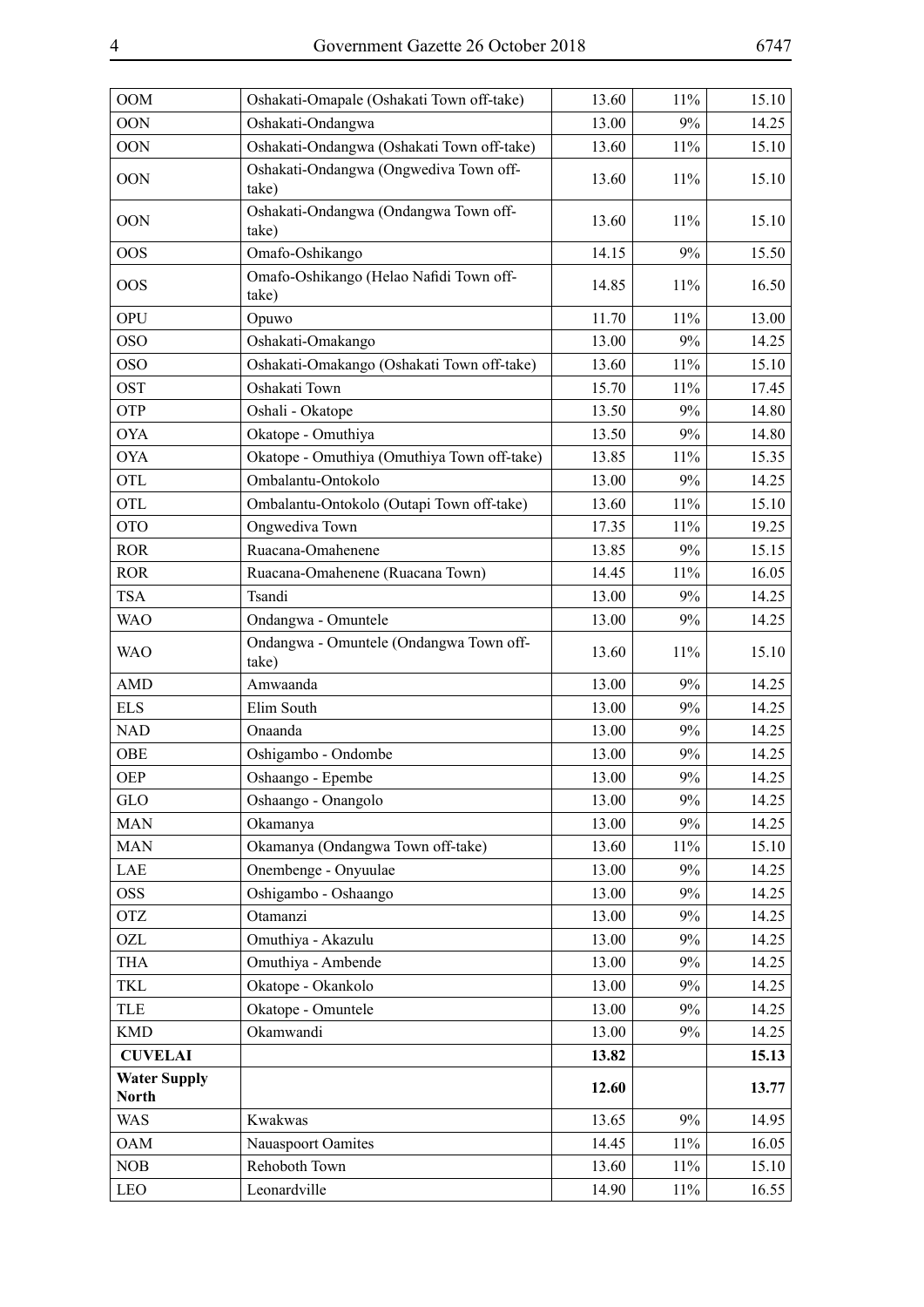| <b>APA</b>    | Onderombapa                                 | 9.40  | 9%     | 10.30 |
|---------------|---------------------------------------------|-------|--------|-------|
| <b>ARW</b>    | Artificial Recharge (Windhoek)              | 2.05  | 11%    | 2.30  |
| AMI           | Aminuis                                     | 13.50 | 11%    | 15.00 |
| <b>ASE</b>    | Otjihase (domestic)                         | 16.54 | 11%    | 18.35 |
| <b>BUI</b>    | <b>Buitepos</b>                             | 14.90 | 11%    | 16.55 |
| <b>ENE</b>    | Otjinene                                    | 12.75 | 9%     | 13.95 |
| <b>EPU</b>    | Epukiro Post 3                              | 13.10 | 9%     | 14.35 |
| <b>ERN</b>    | Ernst Meyer                                 | 11.55 | 9%     | 12.65 |
| <b>GBH</b>    | Swart Nossob Borehole                       | 8.60  | 9%     | 9.40  |
| <b>GOB</b>    | Gobabis Purification                        | 16.20 | 11%    | 18.00 |
| <b>IRO</b>    | Epikuro Post 10                             | 13.10 | 9%     | 14.35 |
| <b>JGS</b>    | Windhoek Airport (domestic)                 | 17.80 | 11%    | 19.75 |
| <b>PLE</b>    | Du Plessisplaas                             | 13.95 | 9%     | 15.25 |
| ROG           | Otjivero-Gobabis                            | 14.10 | 9%     | 15.45 |
| TAL           | Talismanis Rietfontein Lister               | 13.20 | 9%     | 14.45 |
| <b>WIT</b>    | Witvlei                                     | 14.65 | 11%    | 16.25 |
| <b>BBA</b>    | Von Bach - Windhoek                         | 19.20 | 11%    | 21.30 |
| <b>DOR</b>    | Dordabis                                    | 12.75 | 9%     | 13.95 |
| <b>FRI</b>    | Friedenhau Dam                              | 13.65 | 9%     | 14.95 |
| HOC           | Hochfeld                                    | 12.75 | 9%     | 13.95 |
| IRI           | Osire                                       | 11.45 | 9%     | 12.55 |
| OAB           | Osona Military Base                         | 12.30 | 11%    | 13.65 |
| <b>OKJ</b>    | Von Bach - Okahandja                        | 13.55 | 11%    | 15.05 |
| OOC           | Okakarara - Omatako Canal                   | 7.90  | 9%     | 8.65  |
| <b>OMV</b>    | Omatako Dam - Von Bach                      | 8.30  | 11%    | 9.20  |
| <b>OXI</b>    | Ovitoto                                     | 12.25 | 9%     | 13.40 |
| <b>SDK</b>    | Swakoppoort - Okongava                      | 9.40  | 11%    | 10.45 |
| <b>SWA</b>    | Swakoppoort - Von Bach                      | 9.40  | 11%    | 10.45 |
| <b>KHOMAS</b> |                                             | 16.75 |        | 19.96 |
| <b>ATI</b>    | Okamatapati                                 | 12.15 | 9%     | 13.30 |
| <b>ATO</b>    | Okondjatu                                   | 12.15 | 9%     | 13.30 |
| <b>BER</b>    | Berg Aukas - Elandspan                      | 12.55 | 9%     | 13.75 |
| ENZ           | Goblenz - Okakarara                         | 11.05 | 9%     | 12.10 |
| GBZ           | Goblenz                                     | 12.55 | 9%     | 13.75 |
| <b>GWK</b>    | Omatako - Grootfontein                      | 6.00  | 9%     | 6.55  |
| <b>KBH</b>    | Karstland                                   | 5.95  | 9%     | 6.50  |
| <b>OTK</b>    | Okakarara - Elandspan                       | 10.90 | 9%     | 11.95 |
| <b>SRU</b>    | Okakarara Town                              | 12.45 | 11%    | 13.80 |
| TSI           | Tsintsabis                                  | 12.40 | 9%     | 13.55 |
| <b>TWA</b>    | Okahitwa                                    | 12.15 | 9%     | 13.30 |
| <b>WSW</b>    | Waterberg Purification                      | 10.90 | 9%     | 11.95 |
| <b>ANK</b>    | Anker                                       | 12.05 | 9%     | 13.20 |
| <b>BRA</b>    | Braunfels - Khorixas                        | 10.50 | 9%     | 11.50 |
| <b>EIN</b>    | Fransfontein                                | 11.60 | 9%     | 12.70 |
| <b>ELD</b>    | Kalkfeld                                    | 12.40 | 9%     | 13.55 |
| ERW           | Erwee                                       | 12.05 | 9%     | 13.20 |
| <b>GAK</b>    | Gainatseb/Khorixas                          | 9.35  | 9%     | 10.25 |
| <b>GAK</b>    | Gainatseb/Khorixas (Khorixas Town off-take) | 9.75  | $11\%$ | 10.80 |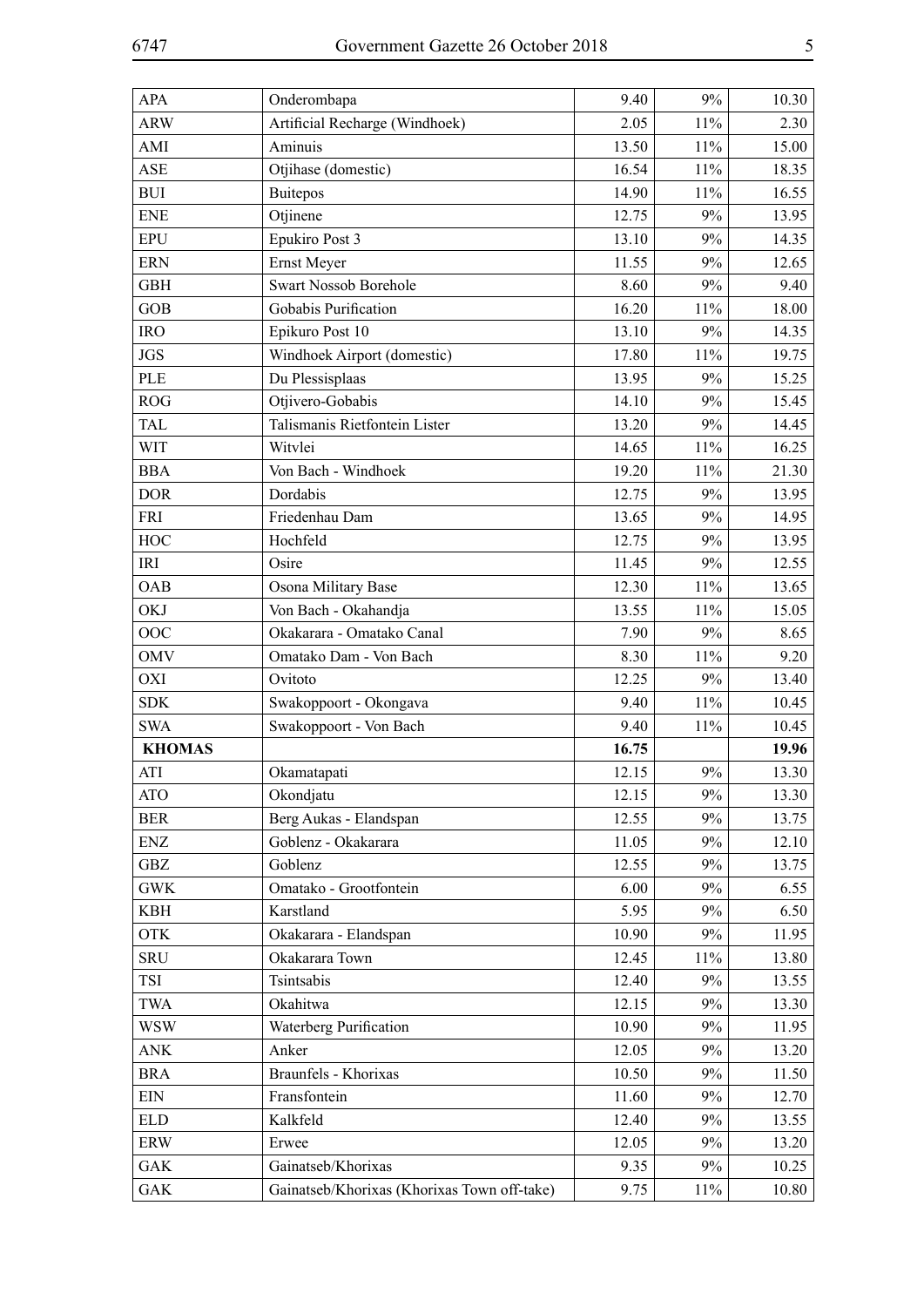| <b>KAM</b>          | Kamanjab                                             | 13.75 | 11%    | 15.25 |
|---------------------|------------------------------------------------------|-------|--------|-------|
| <b>KHO</b>          | Khorixas Reservoir                                   | 12.55 | 11%    | 13.95 |
| <b>NDU</b>          | Otjovasandu                                          | 12.60 | 9%     | 13.80 |
| <b>OMB</b>          | Ombika                                               | 12.00 | 9%     | 13.15 |
| <b>OTA</b>          | Otavi                                                | 12.00 | 11%    | 13.30 |
| OTJ                 | Omatjenne-Otjiwarongo                                | 12.20 | 9%     | 13.35 |
| <b>OTJ</b>          | Omatjenne-Otjiwarongo (Otjiwarongo Town<br>off-take) | 12.85 | 11%    | 14.25 |
| <b>RAS</b>          | Omarassa-Otjiwarongo                                 | 12.20 | 9%     | 13.35 |
| <b>RAS</b>          | Omarassa-Otjiwarongo (Otjiwarongo Town<br>off-take)  | 12.85 | 11%    | 14.25 |
| <b>SES</b>          | Sesfontein                                           | 12.20 | 9%     | 13.35 |
| <b>SIG</b>          | Bergsig                                              | 12.20 | 9%     | 13.35 |
| TJI                 | Otjiwarongo Reservoir                                | 15.15 | 11%    | 16.80 |
| <b>BRANDBERG</b>    |                                                      | 12.87 |        | 14.36 |
| <b>Water Supply</b> |                                                      | 15.40 |        | 18.92 |
| Central             |                                                      |       |        |       |
| <b>ARA</b>          | Aranos                                               | 10.75 | 11%    | 11.95 |
| <b>BDP</b>          | Noordoewer Border Post                               | 14.75 | 11%    | 16.35 |
| <b>GIB</b>          | Orab Gibeon                                          | 11.05 | 11%    | 12.25 |
| GOC                 | Gochas                                               | 13.75 | 11%    | 15.25 |
| <b>HAR</b>          | Hardap Purification                                  | 13.80 | 11%    | 15.30 |
| <b>HIS</b>          | Hardap Irrigation Purification                       | 15.60 | 11%    | 17.30 |
| <b>IET</b>          | Stampriet                                            | 12.35 | 11%    | 13.70 |
| <b>KAL</b>          | Kalkrand                                             | 14.05 | 11%    | 15.60 |
| <b>KLE</b>          | Klein Manasse                                        | 14.05 | 11%    | 15.60 |
| <b>KRI</b>          | Kriess                                               | 12.75 | 9%     | 13.95 |
| <b>MAL</b>          | Maltahöhe                                            | 12.15 | 11%    | 13.50 |
| <b>SCH</b>          | Schlip                                               | 9.85  | 9%     | 10.80 |
| <b>ARI</b>          | Ariamsvlei                                           | 14.40 | 11%    | 16.00 |
| ARO                 | Aroab                                                | 13.75 | $11\%$ | 15.25 |
| <b>AUS</b>          | Aus                                                  | 14.75 | 11%    | 16.35 |
| <b>BET</b>          | Bethanie                                             | 11.85 | 11%    | 13.15 |
| <b>EBA</b>          | Berseba                                              | 13.65 | 11%    | 15.15 |
| GAB                 | Gabis                                                | 10.90 | 9%     | 11.95 |
| GAI                 | Gainachas                                            | 12.75 | 9%     | 13.95 |
| <b>GRU</b>          | Grunau                                               | 14.05 | 11%    | 15.60 |
| <b>KOS</b>          | Kosis                                                | 10.90 | 9%     | 11.95 |
| LUD                 | Koichabpan Luderitz                                  | 15.40 | 11%    | 17.10 |
| <b>OES</b>          | Koes                                                 | 12.30 | 11%    | 13.65 |
| <b>TSE</b>          | <b>Tses</b>                                          | 13.65 | 11%    | 15.15 |
| <b>UDE</b>          | Naute Purification                                   | 13.55 | 11%    | 15.05 |
| <b>URG</b>          | Karasburg Purification                               | 14.90 | 11%    | 16.55 |
| <b>WAR</b>          | Warmbad                                              | 12.75 | 9%     | 13.95 |
| <b>EHR</b>          | Aussenkehr                                           | 14.75 | 11%    | 16.35 |
| <b>ROH</b>          | Rosh Pinah Town                                      | 9.65  | 11%    | 10.70 |
| <b>WER</b>          | Noordoewer                                           | 14.75 | 11%    | 16.35 |
| <b>KARAS</b>        |                                                      | 11.75 |        | 14.74 |
| <b>TUB</b>          | Tubusses                                             | 12.05 | 9%     | 13.20 |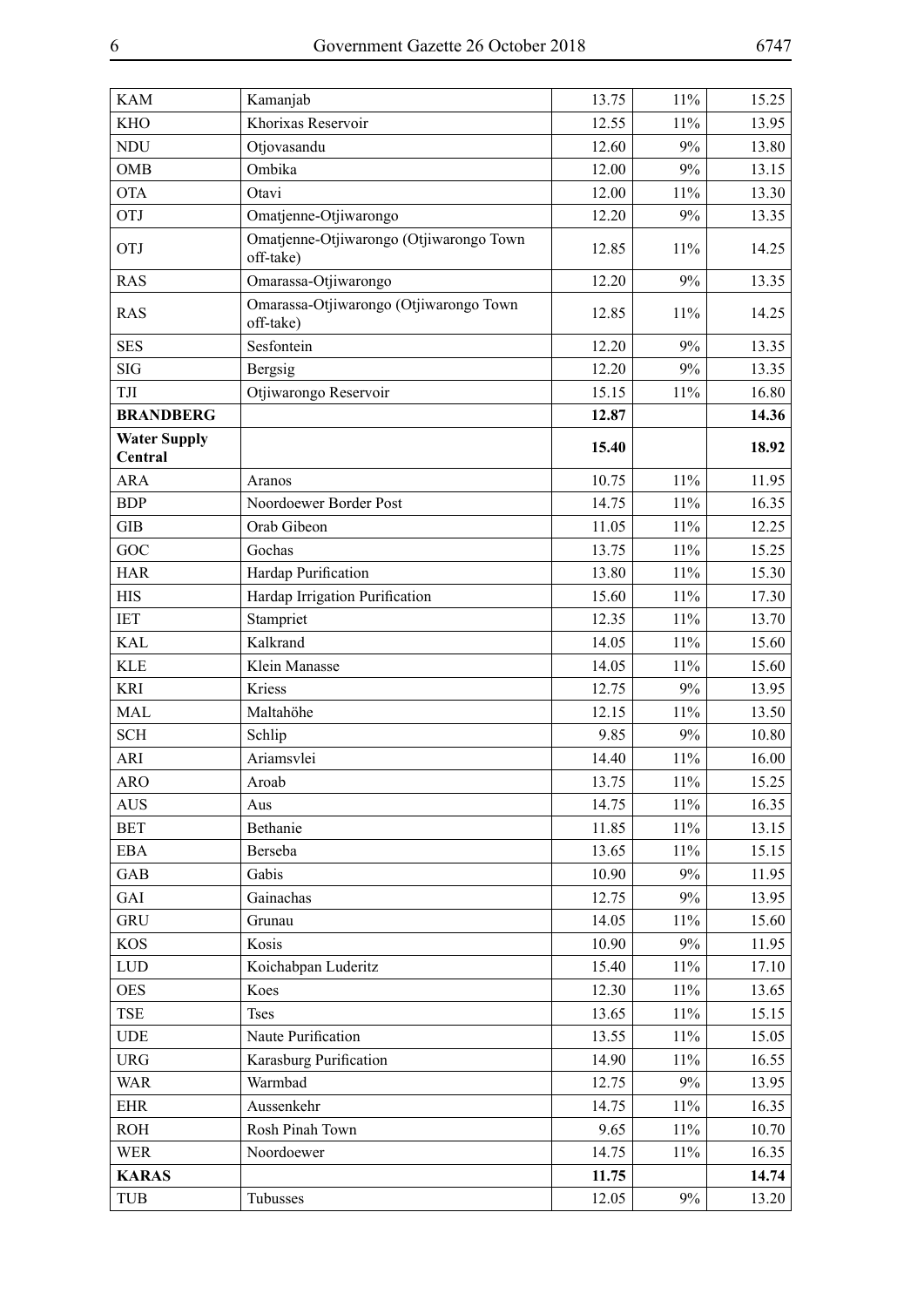| <b>NEI</b>               | Nei-Neis-Uis                               | 12.20          | 9%            | 13.35          |
|--------------------------|--------------------------------------------|----------------|---------------|----------------|
| <b>OKO</b>               | Okombahe                                   | 8.65           | 9%            | 9.45           |
| <b>ANI</b>               | Anichab                                    | 12.05          | 9%            | 13.20          |
| <b>BEB</b>               | Gobabeb                                    | 12.55          | 11%           | 13.95          |
| <b>GEB</b>               | Otjimbingwe-Town                           | 10.95          | 20%           | 13.10          |
| <b>GWE</b>               | Otjimbingwe-Rural                          | 12.20          | 13%           | 13.75          |
| <b>HEN</b>               | Henties Bay (ground water)                 | 10.60          | 11%           | 11.75          |
| <b>HEN</b>               | Henties Bay (blended water)                | 14.81          | 11%           | 14.75          |
| <b>KAR</b>               | Karibib Boreholes                          | 13.75          | 11%           | 15.25          |
| <b>KUP</b>               | Karibib Purification                       | 15.55          | 11%           | 17.25          |
| ROB                      | Rooibank - Mile 7 Resevoir (ground water)  | 10.60          | 11%           | 11.75          |
| ROB                      | Rooibank - Mile 7 Resevoir (blended water) | 14.81          | 11%           | 14.75          |
| <b>SKD</b>               | Swakopmund Reservoir (ground water)        | 10.60          | 11%           | 11.75          |
| <b>SKD</b>               | Swakopmund Reservoir (blended water)       | 14.81          | 11%           | 14.75          |
| SOS                      | Omdel-Swakopmund (ground water)            | 10.60          | 11%           | 11.75          |
| SOS                      | Omdel-Swakopmund (blended water)           | 14.81          | 11%           | 14.75          |
| <b>SPI</b>               | Spitzkoppe                                 | 13.55          | 9%            | 14.85          |
| SSS                      | Swartbank Schwartzek (ground water)        | 10.60          | 11%           | 11.75          |
| SSS                      | Swartbank Schwartzek (blended water)       | 14.81          | 11%           | 14.75          |
| <b>ARD</b>               | Arandis Town (ground water)                | 10.60          | 11%           | 11.75          |
| <b>ARD</b>               | Arandis Town (blended water)               | 14.81          | 11%           | 14.75          |
| <b>USA</b>               | <b>Usakos Town</b>                         | 14.35          | 11%           | 15.95          |
| <b>SRA</b>               | Swakopmund-Rossing (ground water)          | 10.60          | $11\%$        | 11.75          |
| <b>SRA</b>               | Swakopmund-Rossing (blended water)         | 14.81          | $11\%$        | 14.75          |
|                          |                                            |                |               |                |
| <b>NAMIB</b>             |                                            | 10.75          |               | 11.95          |
| <b>Water Supply</b>      |                                            |                |               |                |
| <b>South</b>             |                                            | 11.65          |               | 12.92          |
|                          | <b>MINES</b>                               |                |               |                |
| NCB                      | Navachab Mine                              | 8.99           | <b>FCR</b>    | 8.36           |
| <b>SRA</b>               | Swakopmund-Rossing (Rossing Uranium)       | 13.99          | <b>FCR</b>    | 12.99          |
| LHU                      | Langer Heinrich                            | 8.75           | <b>FCR</b>    | 7.63           |
| <b>HUS</b>               | Husab Mine                                 | 8.90           | <b>FCR</b>    | 7.80           |
| <b>SKP</b>               | Skorpion Mine                              | 13.82          | <b>FCR</b>    | 15.47          |
| <b>ROS</b>               | Rosh Pinah Mine                            | 9.70           | <b>FCR</b>    | 10.71          |
| ASE                      | Otjihase                                   | 16.54          | <b>FCR</b>    | 16.54          |
| <b>TOTAL MINES</b>       |                                            |                |               |                |
|                          | <b>COMMERCIAL</b>                          |                |               |                |
| <b>AIA</b>               | Ai-Ais                                     | 23.15          | $11\%$        | 25.70          |
| <b>OKU</b>               | Okaukeujo                                  | 8.65           | $11\%$        | 9.60           |
| <b>NAM</b>               | Namutoni                                   | 8.20           | $11\%$        | 9.10           |
| <b>HAL</b>               | Halali                                     | 14.75          | $11\%$        | 16.35          |
| <b>FKS</b>               | Finkenstein                                | 23.40          | $11\%$        | 25.95          |
| <b>HER</b>               | Herborthsblick                             | 23.40          | $11\%$        | 25.95          |
| <b>BBA</b>               | Meatco Okapuka                             | 27.45          | 11%           | 30.45          |
| <b>BBA</b>               | Namib Poultry Industries                   | 30.98          | $11\%$        | 34.40          |
| <b>TER</b>               | Terrace Bay                                | 16.50          | 11%           | 18.30          |
| <b>DAA</b><br><b>GBM</b> | Daan Viljoen<br>Von Bach-Gross Barmen      | 26.30<br>14.90 | 11%<br>$11\%$ | 29.20<br>16.55 |